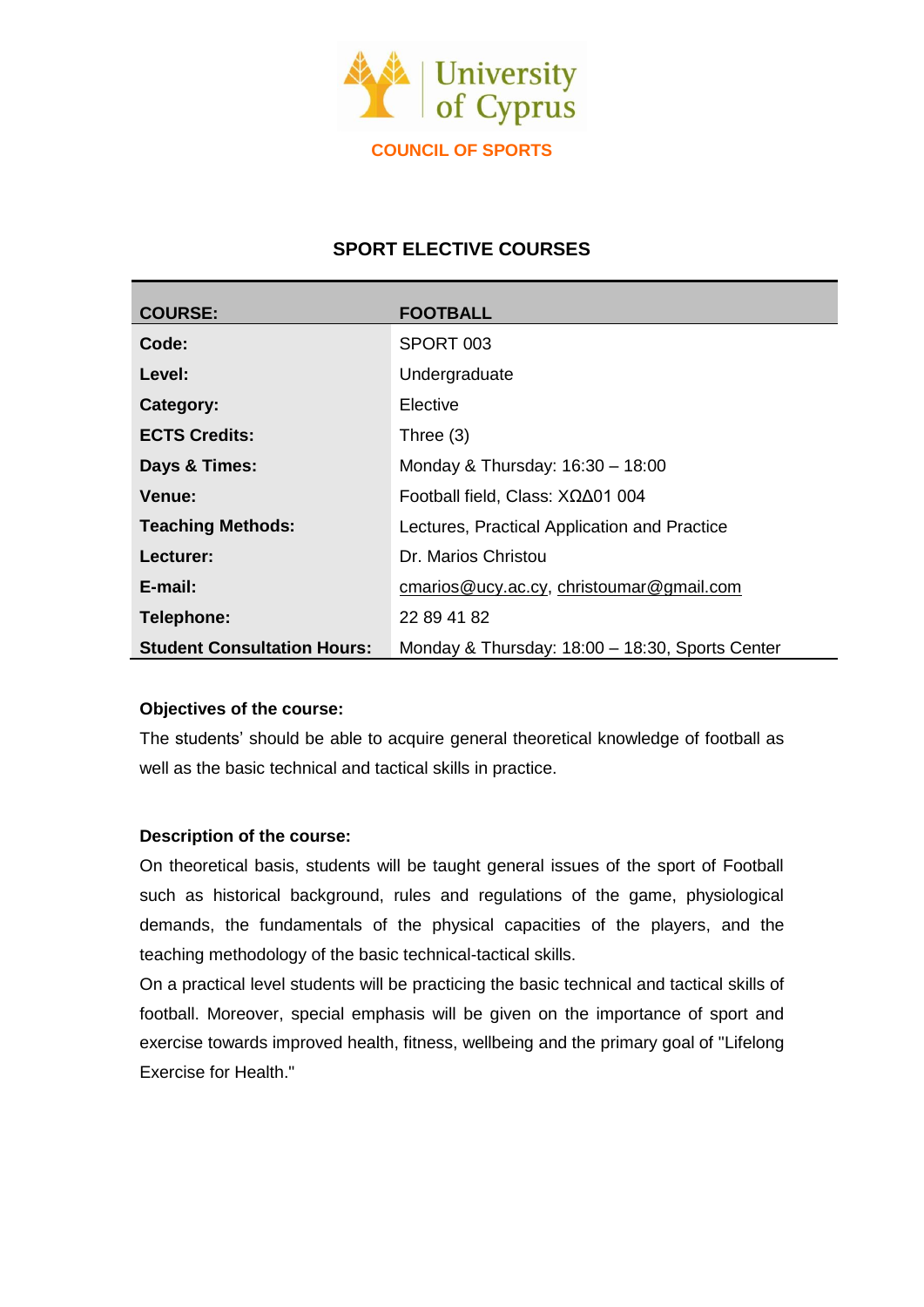### **Course contents – Learning outcomes:**

After the completion of the course students are expected to learn:

- 1. The main objective "Lifelong Exercise for Health"
- 2. The importance of exercise for health, wellbeing, fitness and physical conditioning
- 3. Rules of the game
- 4. Basic technical skills:
	- 4.1 Dribbling
	- 4.2 Passing
	- 4.3 Receiving
	- 4.4 Shooting
	- 4.5 Heading
- 5. Basic tactical skills:
	- 5.1 Individual defending tactic
	- 5.2 Group defending tactic
	- 5.3 Individual attacking tactic
	- 5.4 Group defending tactic
- 6. Physiological demands of football match
- 7. Physical capacities:
	- 7.1 Aerobic and anaerobic power
	- 7.2 Speed
	- 7.3 Agility
	- 7.4 Strength
	- 7.5 Flexibility
- 8. Physiological effects of exercise
- 9. Basic human anatomy and physiology
- 10. Football history